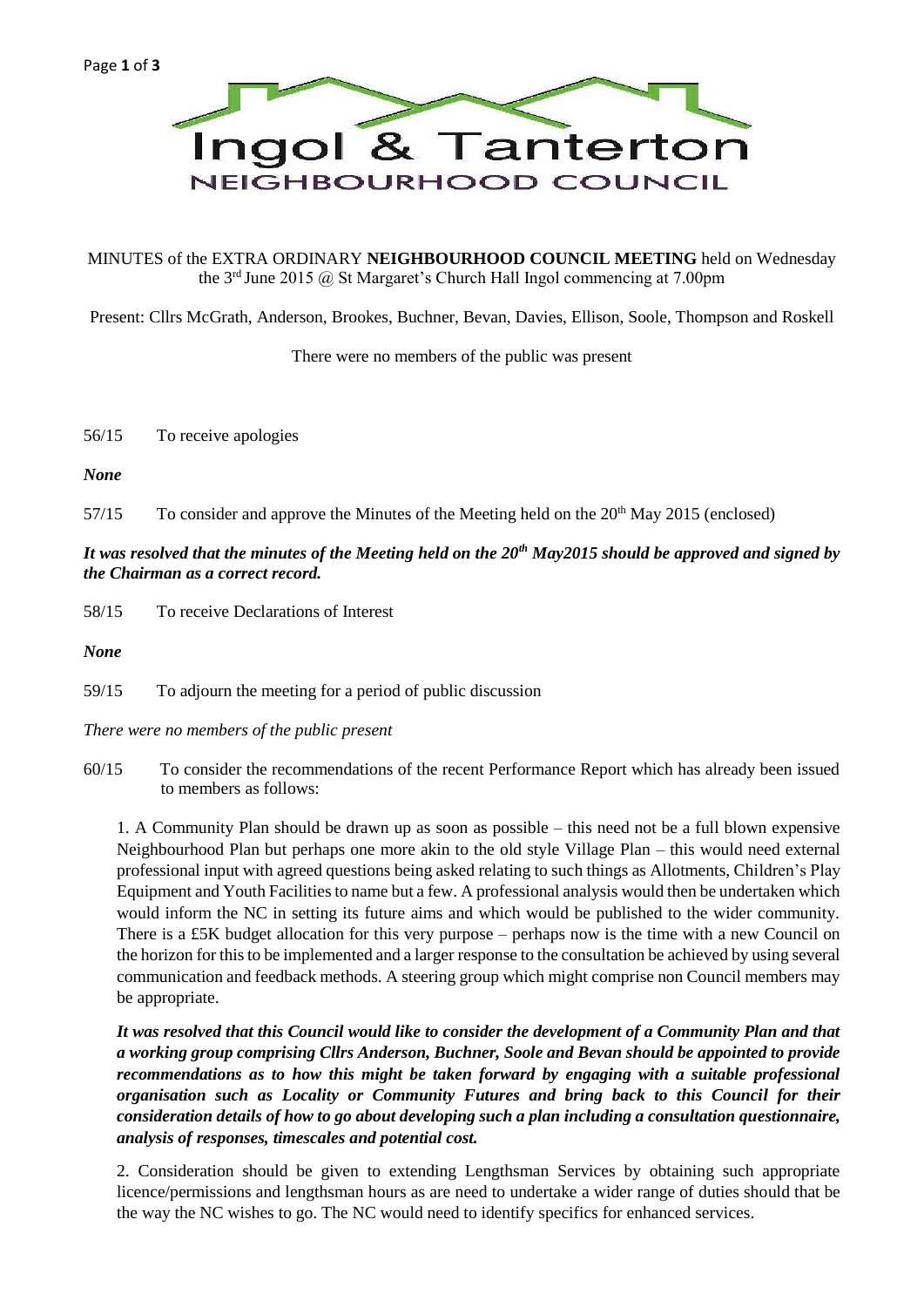#### Page **2** of **3**

## *It was resolved that there was no immediate requirement to extend either the hours or duties of the lengthsman at the present time.*

3. Consideration should be given to a 'working group' with a 'portfolio' to co-ordinate issues around road, cycle, footpath and highway defects. With the impeding elections a full review of ongoing working groups would normally be undertaken – this could be included at that time.

*It was resolved that Cllrs Roskell and McGrath should form a working group to co-ordinate issues around road, cycle, footway (including PROW and Bridle paths)and highway defects and that such issues should in future be referred to them for appropriate action / resolution.*

4. Establish current position with regard to high speed broadband so as to consider whether any lobbying or representation is required.

## *It was resolved that since the area now had the benefit of high speed broadband no further action was required.*

5. Establish a formal link to PACT by appointing an NC member(s) to attend PACT on behalf of the NC to take forward NC issues which rightly are police issues and bring back issues raised at PACT that are more commonly dealt with by the a local council. A protocol would need to be drawn up as to how this would work in practice and what items would be covered.

## *It was resolved that it was not necessary to have a formal link as suggested above since the present informal arrangements seemed to work satisfactorily.*

6. The newsletter should be issued on a more regular basis and potentially inform the electorate as to progress against any Community Plan which might be undertaken.

# *It was resolved that six newsletters should be produced this financial year by Cllr McGrath who would circulate provisional dates so that all members might put forward articles for inclusion and suggestions for content.*

61/15 To consider whether the following working groups remain relevant and if so appoint members to the said groups bearing in mind that working groups may not make any decision on behalf of the Council and that it is usual for membership of groups to be divided amongst members so that all members take part and that no one member has presence on the majority of groups.

*It was resolved that the following working groups should continue and members were appointed as follows:*

*Surgeries working group terms of reference minute 112/14 - Cllrs Anderson, Buchner and Bevan*

*Tanterton Village Green seating as per minute 116/14 - Cllrs McGrath and Soole*

*Tanterton Shops Area improvement – Groundworks plan options - Cllrs Ellison, Roskell and Brookes*

*Gateway liaison re potential projects to improve the area - Cllrs McGrath, Anderson and Bevan*

*Best Kept Garden Competition - Cllrs McGrath and Soole*

*Dog fouling - Cllrs McGrath, Soole and Buchner*

*Christmas event - Cllrs Thompson, Soole, Buchner and Davies*

*It was noted that reports and updates from groups would be expected on a quarterly basis and that at the next meeting updates from the following groups would be expected:*

*Community Plan Working Group*

*Surgeries Working Group*

*Tanterton Village Green Seating Group*